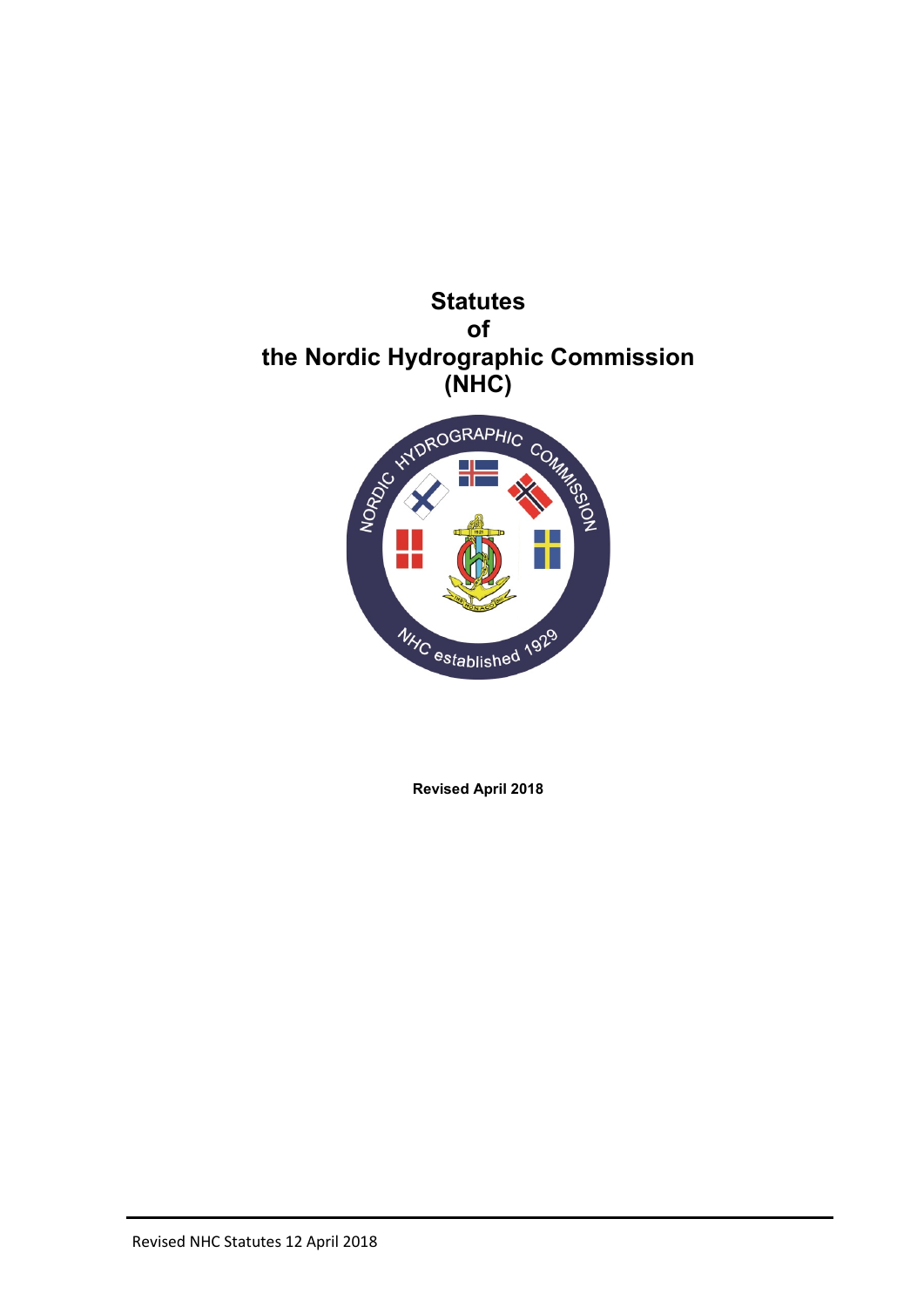#### **Article 1. Preamble**

**Considering** that the International Hydrographic Organization (IHO) is a competent international organization recognized in the United Nations Convention on the Law of the Sea (UNCLOS);

**Considering** that the IHO has a consultative and technical nature;

**Considering** that the IHO aims at coordinating on a worldwide basis the setting of standards for the production of hydrographic data and the provision of hydrographic services as well as facilitating capacity building of national hydrographic services;

**Considering** the guidance in the IHO Resolution 2/1997 as amended regarding the Establishment of Regional Hydrographic Commissions;

**Considering** that the Nordic Hydrographic Commission (NHC) has been established in 1929, and has worked actively and successfully since that;

The Hydrographic Offices of Denmark, Finland, Iceland, Norway and Sweden have agreed to continue the existence of the NHC and to review and update these NHC Statutes.

#### **Article 2. Interpretation**

a) These Statutes are not binding under international law. Activities by Members and Observers under the Statutes are undertaken voluntarily, on a consultative basis, and are subject to the availability of funds. The NHC has no authority over Members.

## **Article 3. Objectives of the NHC**

The NHC has the following objectives:

- a) To promote technical cooperation in the domain of hydrographic surveying, marine cartography and nautical information;
- b) To facilitate the exchange of information concerning surveys, research or scientific and technical developments and hydrographic activities; and
- c) To contribute to the work of the IHO, as found feasible.
- d) To cooperate in the case of crisis and disasters affecting one or several Members.

#### **Article 4. Membership**

a) Members are the Hydrographic Offices of Denmark, Finland, Iceland, Norway and Sweden.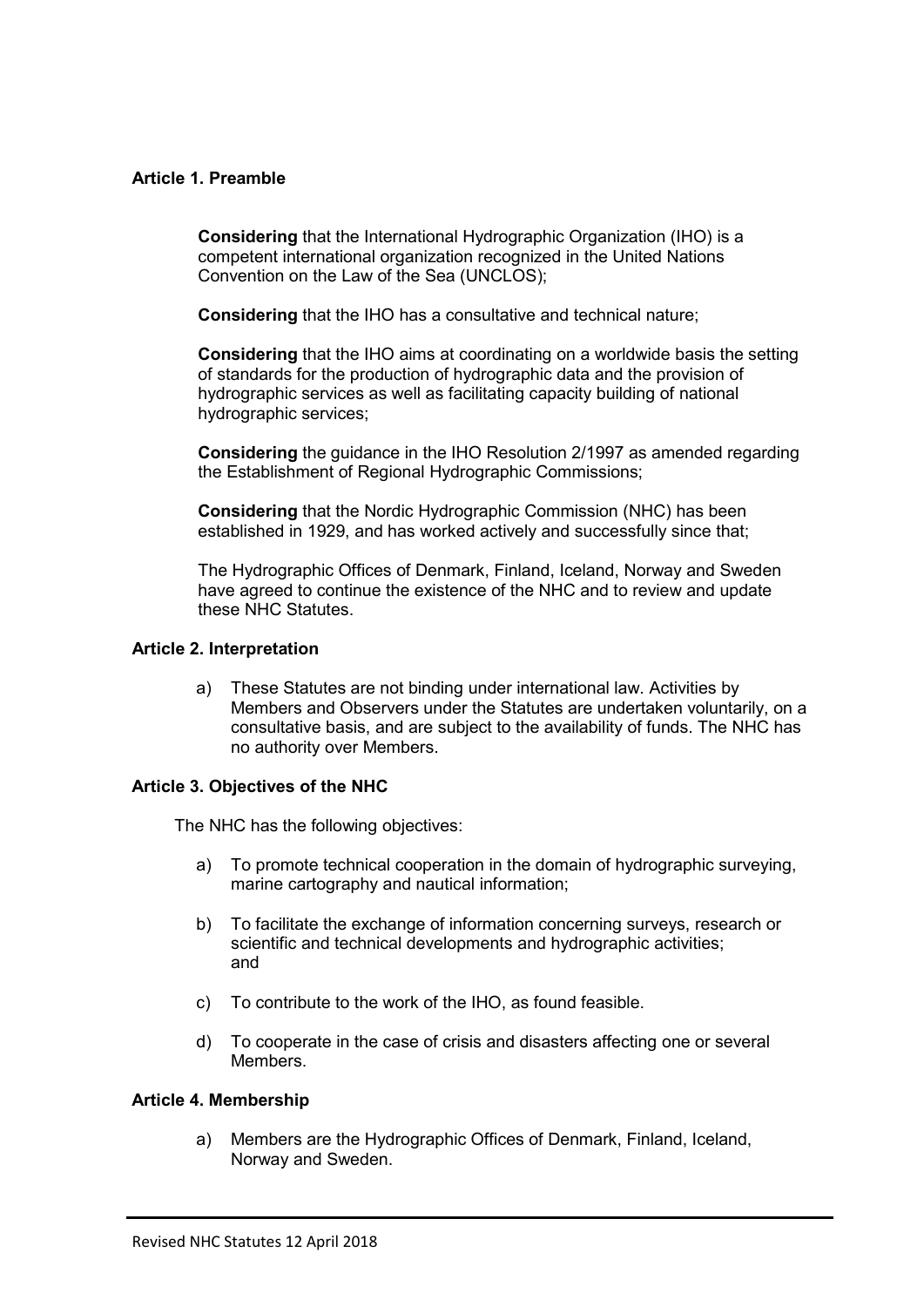#### **Article 5. Chairmanship and Secretary**

- a) The NHC Chair and Vice-Chair will be elected at NHC Ordinary meetings.
- b) The Chair should preferably be the head of a Member's Hydrographic Office. The Vice-Chair is normally the deputy of the Chair.
- c) The Chair and Vice-Chair assume their responsibilities from the closing of the Meeting where elected to the closing of the next Ordinary Meeting.
- d) The order of the Chairmanship is Iceland, Norway, Denmark, Sweden, Finland.
- e) The Chair is responsible of the Secretary services for the NHC and its Meetings.

### **Article 6. Meetings**

- a) Normally, only Members may participate to the Meetings.
- b) A representative of the IHO Secretariat shall be invited to Meetings.
- c) Observers or Stakeholders may participate on Chair's approval, according to the IHO Resolution 2/1997 as amended.
- d) Ordinary meetings should be held at least twice between IHO Assemblies.
- e) In exceptional cases, the Chair may invite Extra ordinary meetings.
- f) The Chair is responsible for organising and preparing the Meetings. The Chair conducting a Meeting is responsible for the Minutes of that Meeting.
- g) Working language of the NHC is English.
- h) In connection to NHC Meetings there may be open forums where Observers or Stakeholders may be invited by the Chair.

#### **Article 7. Decisions and Resolutions**

- a) Decisions and Resolutions should be approved as far as possible by consensus amongst the Members.
- b) If voting is needed, each Member has one vote and the decisions will be made by simple majority of votes of all Members.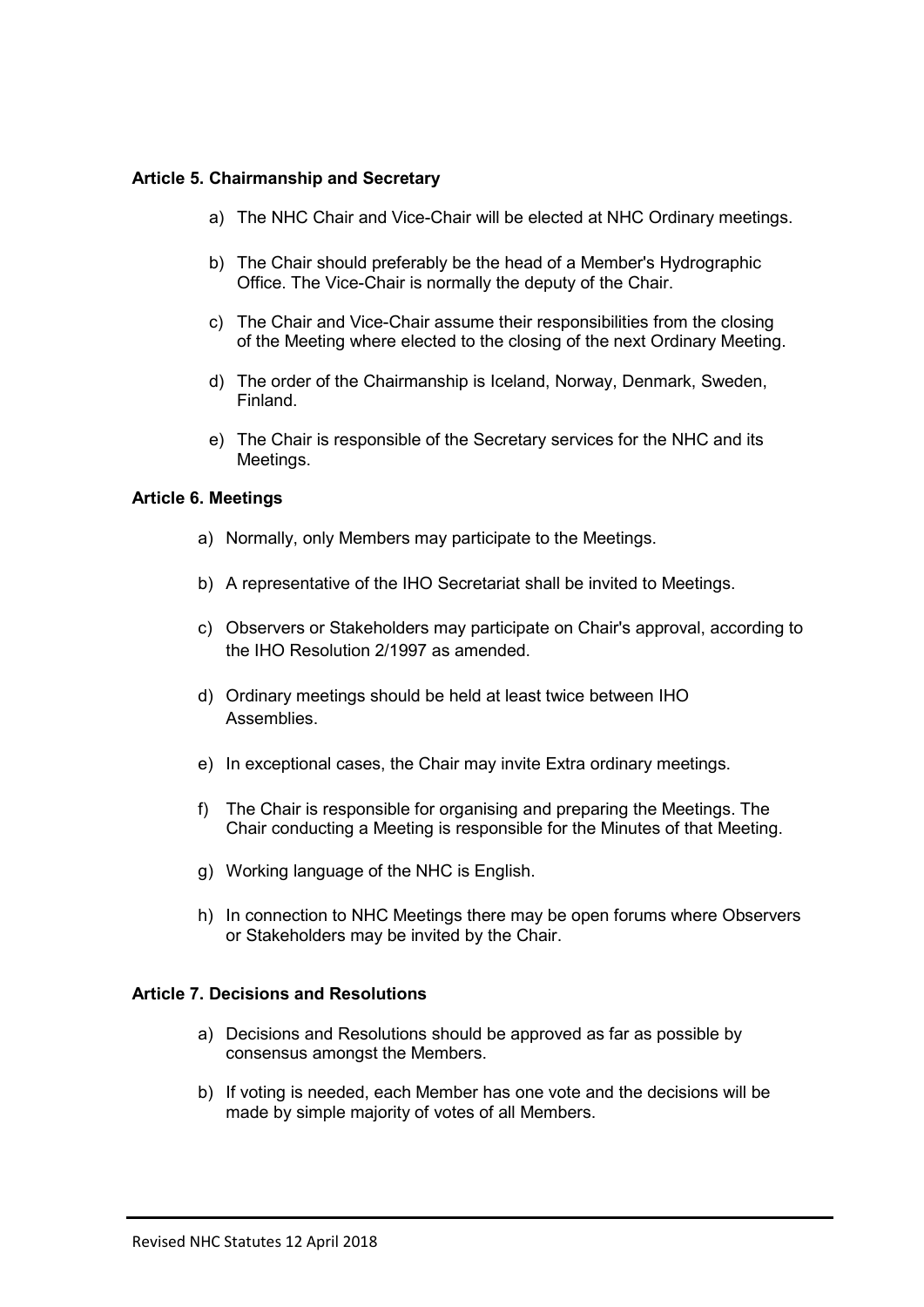## **Article 8. Participation to the IHO Council**

a) The selection of a NHC representative to the IHO Council shall follow the procedures endorsed at the  $60<sup>th</sup>$  NHC meeting, as stated in Annex to the NHC Statutes.

## **Article 9. Working Groups**

a) NHC may establish Working Groups when found feasible.

## **Article 10. Expenses**

a) All expenses connected to meetings or working groups shall be defrayed by the participants.

## **Article 11. Enter into force, amendments and abrogation**

- a) These Statutes enter into force when signed by all Members.
- b) These Statutes replace all previous NHC statutes.
- c) These Statutes may be amended by consensus decision of the Members.
- d) These Statutes may be dissolved by consensus decision of the Members.
- e) The IHO Secretariat is the repository of these Statutes.